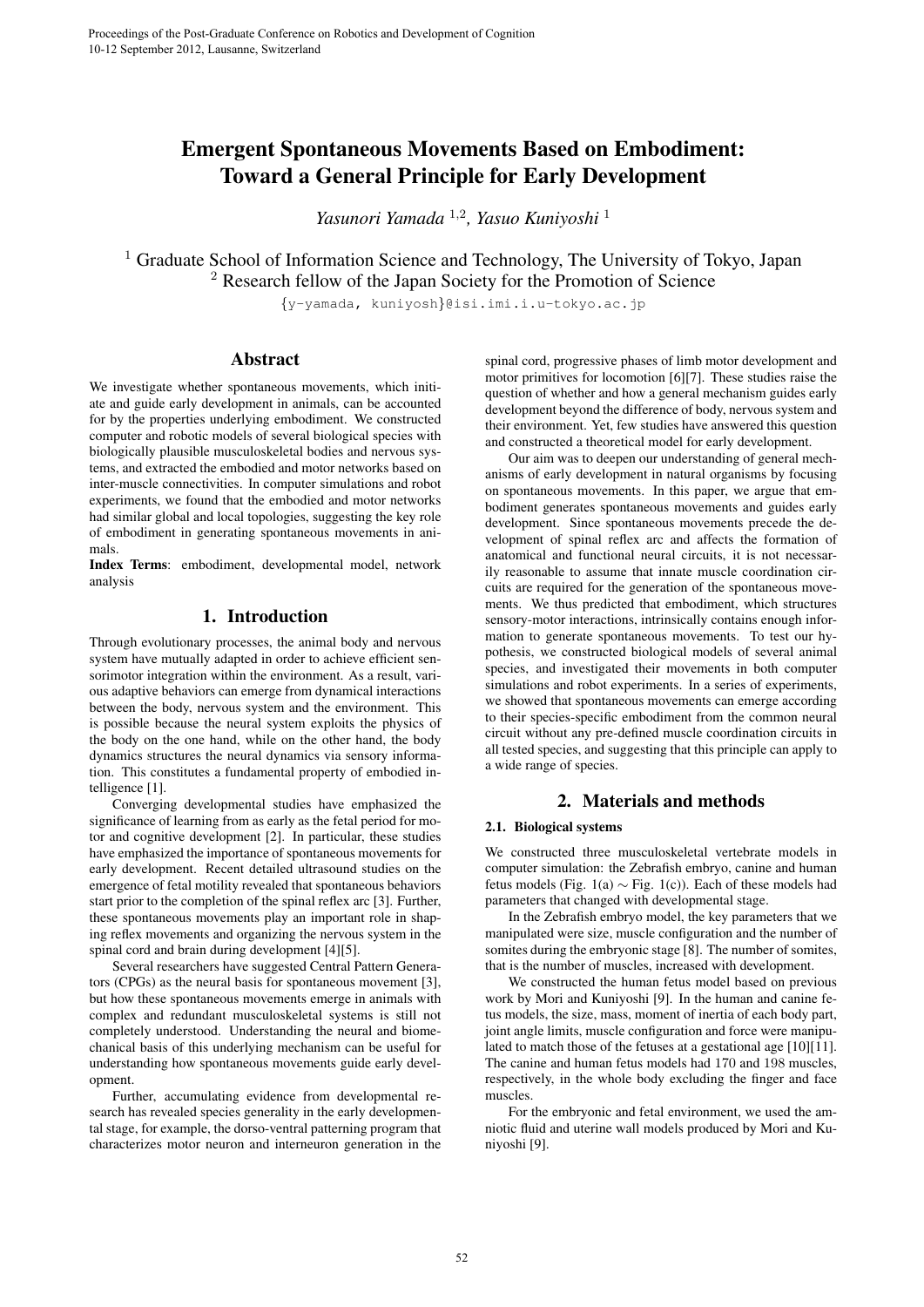

(c) human fetus (d) quadruped robot

Figure 1: Biological systems. (a)-(c) Blue circle is egg or uterine wall, white and red circle is contact point, and red string is muscle.



Figure 2: Spinobulbar model. Neural oscillator : neural oscillator neuron model, S0 : afferent sensory interneuron model, *α* : alpha motor neuron model, *γ* : gamma motor neuron model, Spindle : muscular sensory organ model, Tendon : Golgi tendon organ model. Arrow and filled circle represent excitatory and inhibitory connections, respectively.

Further, to examine the hypothesis in a real-world environment, we designed a simple quadruped robot that captured important features of the animal musculoskeletal system (Fig. 1(d)). For actuators, we employed McKibben-type pneumatic artificial muscles that reproduced some of the non-linear properties of biological muscles in terms of damping and elasticity. The muscle configuration and sensory feedback of our robot were compatible with the mono- and bi-articular muscles of a quadruped animal, its muscle spindles and Golgi tendon organs.

For the nervous system, we employed the spinobulbar model developed by Kuniyoshi and Sangawa [12]. This model receives muscle length and tension as sensory input, and then outputs the degree of muscle activation as motor command. Each muscle is independently controlled by a single unit within the spinobulbar model (Fig. 2). These muscles are coupled to each other so that if one muscle moves (i.e. contracts), the other



Figure 3: Diagram of measuring and analyzing embodied and motor networks based on inter-muscle connectivities.

muscles change configurations due to the physical constraint of the body (i.e. elongates). Therefore, although individual units of the spinobulbar model are not linked by pre-defined motor coordination circuits, this model can serves to dynamically couple different muscles, and then generate various whole-body movements. In this paper, we refer to *embodied coupling* as such dynamic coupling through the body. This model allows us to investigate whether and how embodiment shapes spontaneous movements through embodied coupling.

#### 2.2. Embodied and motor network analysis

To quantitatively characterize embodiment and spontaneous movements in our biological models, we built networks of muscles with inter-muscle connections defined by sensory and motor activations (Fig. 3).

To characterize embodiment, we extracted the *embodied network* which represents patterns of embodied coupling, that is, how much the motor output of one muscle influences the sensory information of other muscles. We computed this embodied coupling with transfer entropy, which captures patterns of directed interaction and information flow [13].

To characterize spontaneous movements, we extracted the *motor network* by measuring the dynamic motor coupling between muscles. The dynamic coordination of motor commands between muscles was quantified by measuring the Pearson correlation coefficient between motor outputs.

We used standard graph measures to analyze and compare the local and global network properties of both the embodied and motor networks, as well as muscle-specific properties within each network.

# 3. Experiments

We conducted simulations with the Zebrafish embryo, canine and human fetus models, using the open dynamics engine for simulating rigid body dynamics [14]. We set the time step of the simulation to 1 ms, and ran each simulation for 1*,* 000 s.

We also did several experiments with the quadruped musculoskeletal robot. The robot was mounted with a CPU board running a real-time OS that sent pressure values as motor command and received the length and tension of each pneumatic muscle as sensory feedback every 7*.*5 ms. One external PC communicated with the CPU board every 100 ms and computed the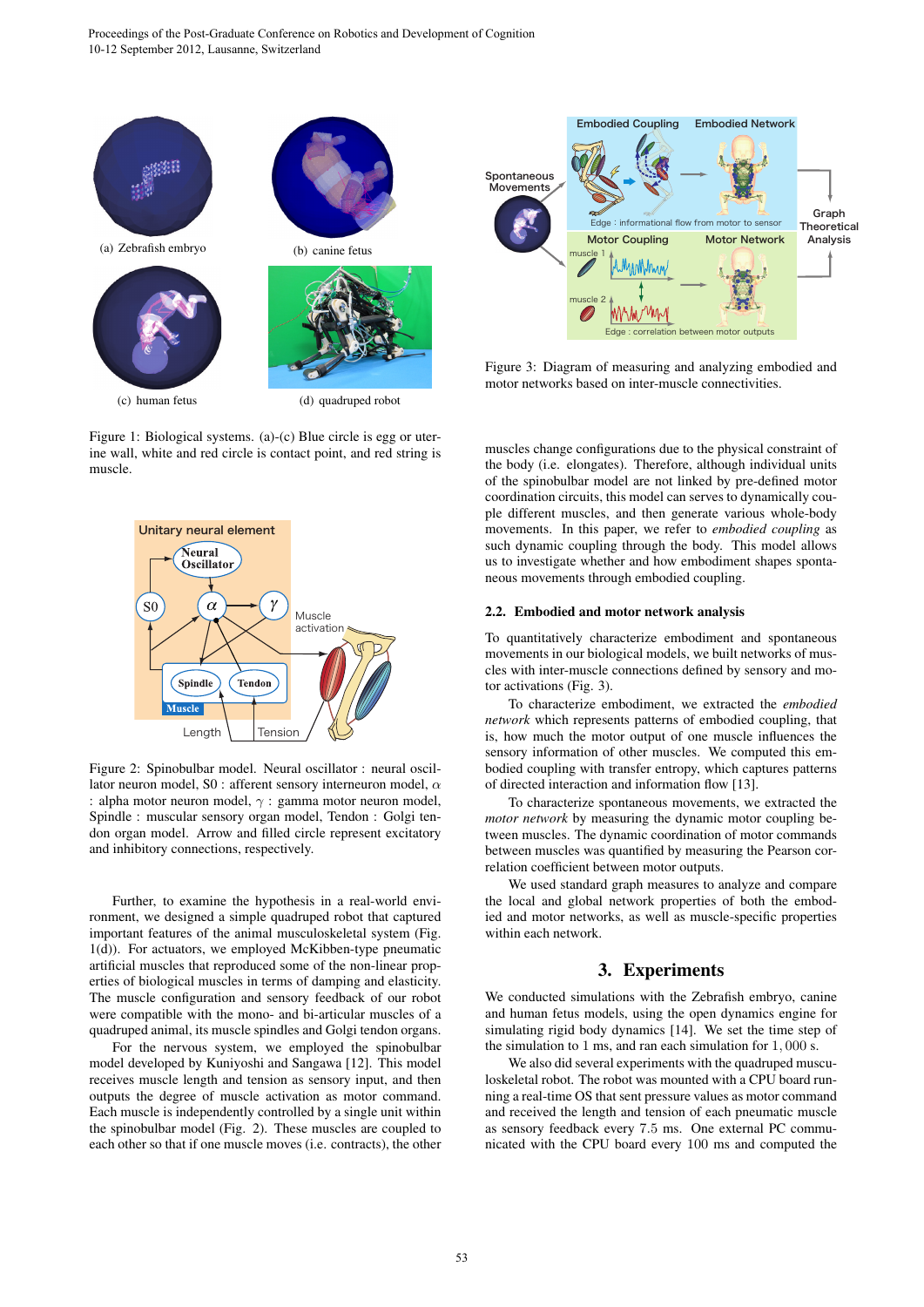

Figure 4: Module decomposition of the motor network in the human fetus model. Circle is muscle, size of circle is withinmodule degree and colors depict community assignments. The number of modules is 7.



Figure 5: Time series of the instantaneous phase synchronization index (for 200 ms) between one muscle and the others.

neural dynamics every 1 ms.

When we constructed the embodied and motor networks, we used muscle length from the muscle spindle model as sensory information and motor commands from the alpha motor neuron model as motor information.

### 3.1. Emergent movements

Throughout the simulation experiments, the Zebrafish embryo, canine and human fetus models exhibited mixtures of periodic and aperiodic complex movements. In robot experiments, we also observed the robot transited from forward to backward movements, and after several steps it regenerated forward movements. Among other behaviors, there were forward-only and backward-only movements as well as jumping-like motion. Movie of the experiments is available on the first author web $site<sup>1</sup>$ .

We also investigated the modular architecture in the motor networks to reveal movement modules. We found that modular partition of the canine and human fetus models corresponded to groups of the body parts, such as each leg and arm (Fig. 4).

To reveal dynamic coordination relationship at a time scale of movement unit, we calculated the phase locking value [15], which can identify transient synchrony between muscle pairs on a millisecond scale. Figure 5 shows temporal evolution of the instantaneous synchrony between one muscle and the others.



Figure 6: Binary networks of the human fetus model. Black squares represent existing connections.

Table 1: Network properties in the human fetus model.

|                            | Embodied | Motor |
|----------------------------|----------|-------|
| clustering coefficient     | 5.63     | 7.13  |
| characteristic path length | 1.74     | 1.69  |
| modularity                 | 0.69     | 0.70  |
| small worldness            | 3.24     | 4.22  |
| assortativity              | 0.44     | 0.33  |

#### 3.2. Relationship between embodied and motor networks

We carried out a detailed analysis of the embodied-motor networks in all four biological systems (Fig. 6, Table 1). We computed characteristic measures of network organization, including the (normalized) clustering coefficient, (normalized) characteristic path length, modularity, small worldness and assortativity. Normalized measures were computed relative to a set of 100 comparable random graphs.

Both networks showed a high level of clustering coefficient (*>*1) and a high level of characteristic path length (*∼*1), confirming a small-world organization of networks. Modularity of both networks was more than 0*.*3, suggesting the presence of a significant modular architecture in the networks. Assortativity characterizes network resilience properties against node removal. Both networks showed positive assortativity coefficients, indicating that properties of these networks are relatively robust against the removal of nodes.

<sup>1</sup>http://www.isi.imi.i.u-tokyo.ac.

jp/%7*E*y-yamada